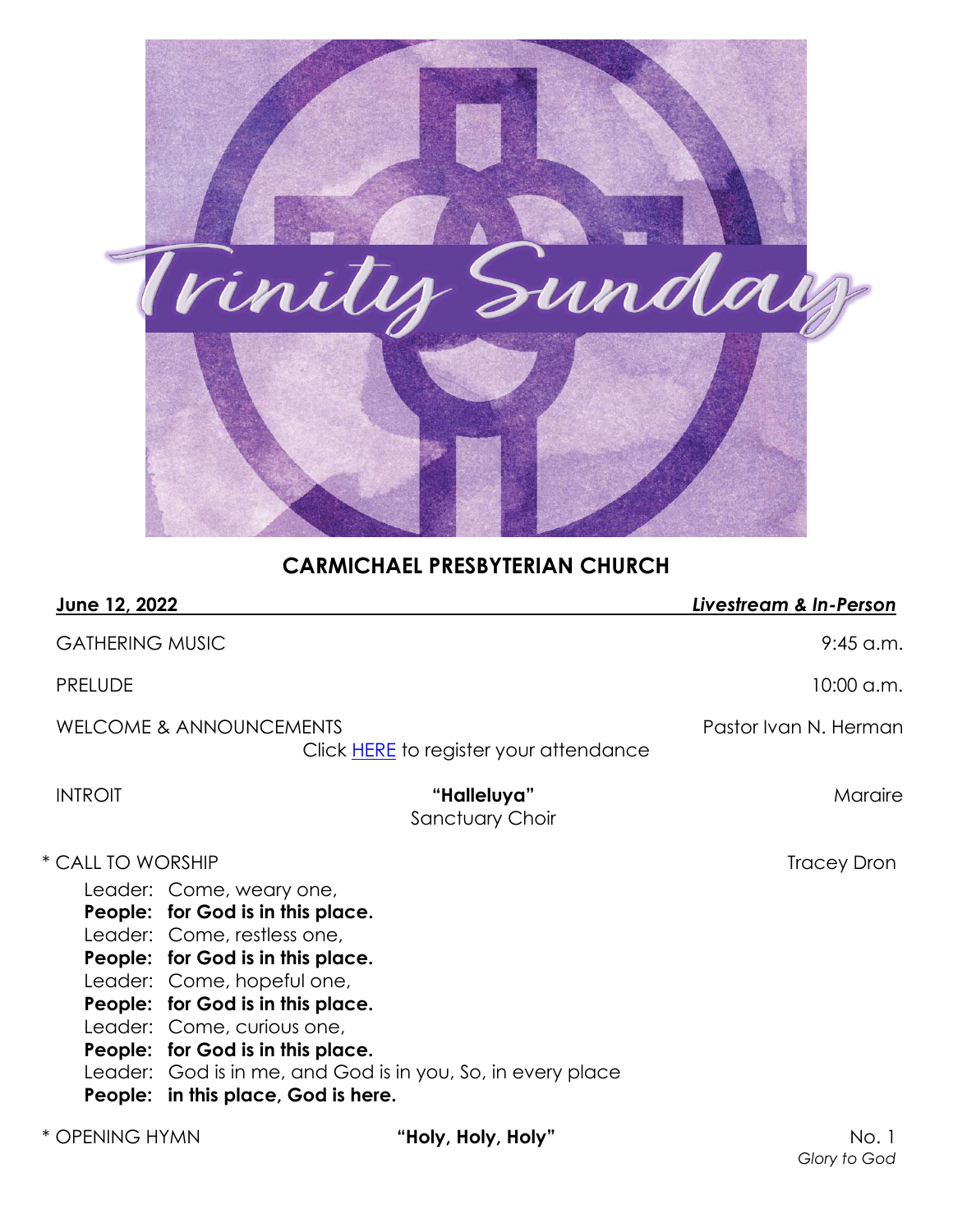# 1 Holy, Holy, Holy! Lord God Almighty!

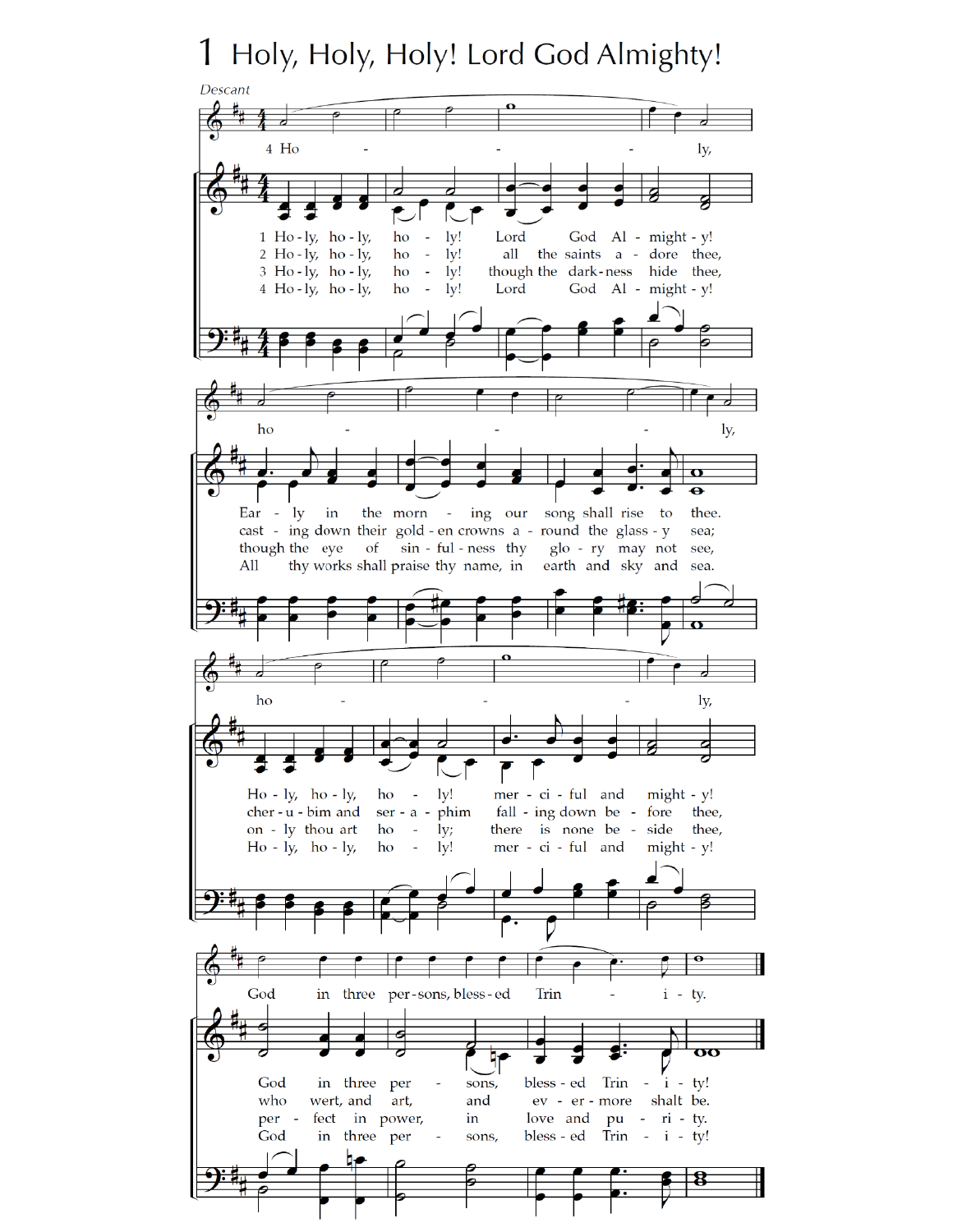### CONFESSION AND PARDON Tracey Dron

- Leader: God invites us to a real relationship, a place where we are honest with ourselves, others and God. Let's start here, confessing the uncomfortable truth of our sin, together.
- **Unison: If we say we have no sin, we are not being honest, and the truth is not in us. Therefore we confess our true selves: that we have often ignored our own privilege even as we benefit from it. That we have not listened to the pain of others but have instead dismissed it to keep ourselves comfortable. That we have not done the hard work of belonging to each other. We also confess that we are better than this: our sin is not all we are. With your help, God, we can change. We can listen. We can heal and bring healing to others. We confess this possibility, in the name of the One who makes all things possible. Amen.** *Silence*
- Leader: We belong to God. We belong to each other. God does not look at us and see only sin; God sees belovedness. Believe that in Jesus Christ we are forgiven, in ways we may never fully understand. This is good news.

### TIME FOR YOUNG PEOPLE

*(Children age 4-5th grade are invited to the front of the church at this time. They may return to their seats afterwards and are encouraged to participate in the remainder of the worship service.)*

ANTHEM **"Fill-a-Me-Up"** Choplin Sanctuary Choir

ORDINATION AND INSTALLATION OF OFFICERS

### \* SONG **"We Fall Down"** Tomlin

We fall down, we lay our crowns At the feet of Jesus The greatness of His mercy and love At the feet of Jesus And we cry, "Holy, holy, holy"

We cry, "Holy, holy, holy," We cry, "Holy, holy, holy is the lamb."

SCRIPTURE READING Romans 5:1-5

Therefore, since we are justified by faith, we have peace with God through our Lord Jesus Christ, <sup>2</sup> through whom we have obtained access to this grace in which we stand, and we boast in our hope of sharing the glory of God.<sup>3</sup> And not only that, but we also boast in our sufferings, knowing that suffering produces endurance, <sup>4</sup> and endurance produces character, and character produces hope, <sup>5</sup> and hope does not disappoint us, because God's love has been poured into our hearts through the Holy Spirit that has been given to us.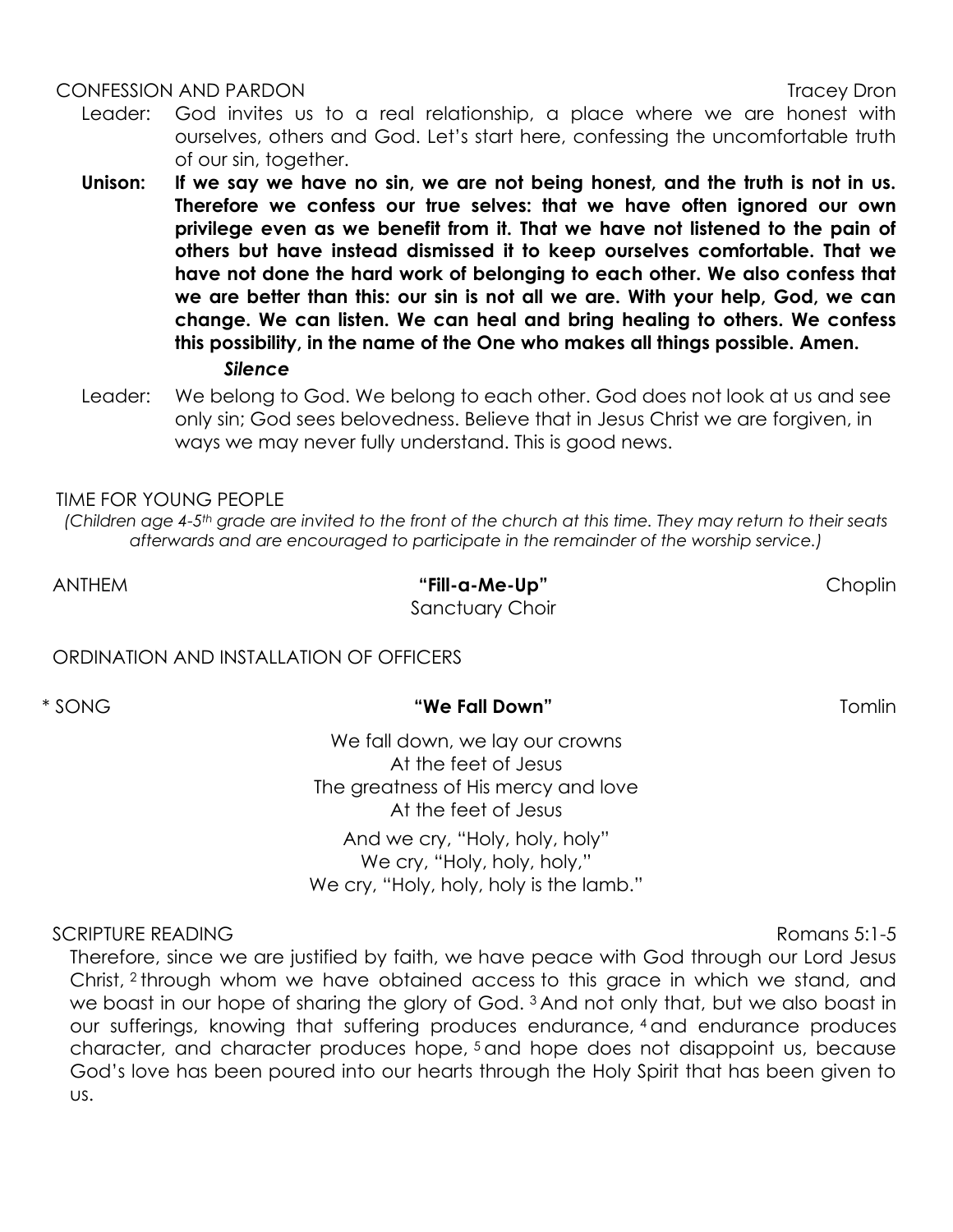# \* SONG **"Blessed Be Your Name"** Redman

Blessed be Your name in the land that is plentiful Where Your streams of abundance flow, Blessed be Your name Blessed be Your name when I'm found in the desert place Though I walk through the wilderness, Blessed be Your name

Every blessing You pour out, I'll turn back to praise When the darkness closes in, Lord, still I will say

> Blessed be the name of the Lord; Blessed be Your name Blessed be the name of the Lord; Blessed be your glorious name

Blessed be Your name when the sun's shining down on me When the world's all as it should be, Blessed be Your name Blessed be Your name on the road marked with suffering Though there's pain in the offering, Blessed be Your name

You give and take away, You give and take away My heart will choose to say, Lord, blessed be Your name

# **OFFFRING**

# PRAYERS OF THE PEOPLE AND THE LORD'S PRAYER

Pastor: What does it mean that you are sovereign, God? Does it mean that you direct our days with a strong hand, marshalling us into obedience and servitude? Does it mean that creation is for the exercise of your dominion, for you to show your power and might?

> Or maybe, does your sovereignty mean something more like a pouring out: an emptying of the political words that do nothing; an emptying of religion that only serves to make a show of itself, to gain votes and money and power; an emptying of the very heavens themselves, raining down upon a weary world with something like joy; an emptying of our theologies of safety and comfort that we may be filled with the courage and creativity of the wild dreamers and builders of new worlds; an emptying of our borders of church walls and building projects and bottom lines, so that we can remember what it really means to be your people, to do church and not incorporate it, to live who we say you are in our every moment; an emptying of our deep places of despair and fear and rage and insecurity so that we can be filled like cracked cups overflowing still with a grace that cannot be contained.

> If this is what it means for you to be our sovereign God, we welcome it. We welcome you, birther of new worlds and new life, to come and disrupt our